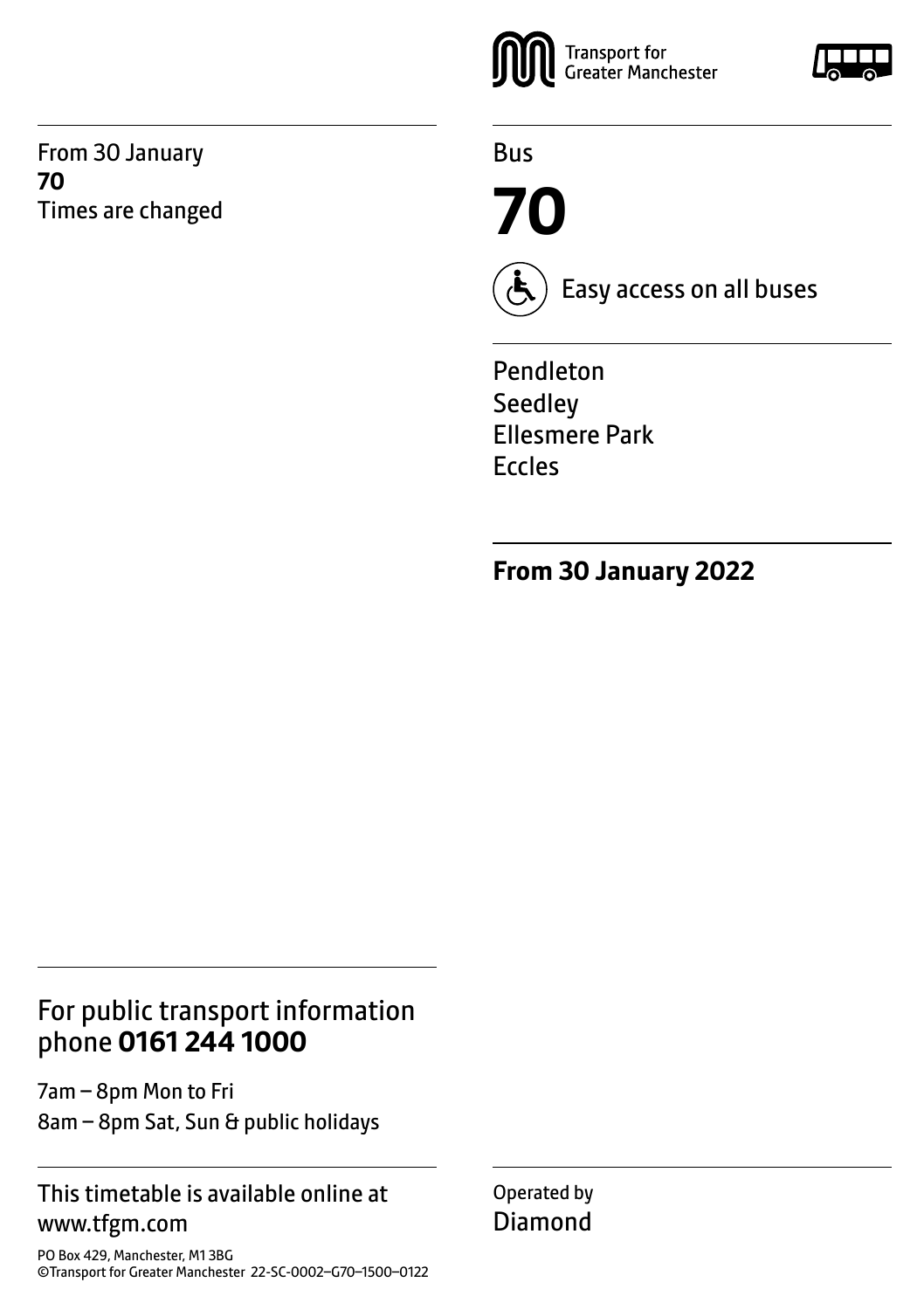## Additional information

## Alternative format

To ask for leaflets to be sent to you, or to request large print, Braille or recorded information phone 0161 244 1000 or visit www.tfgm.com

#### Easy access on buses



 Journeys run with low floor buses have no steps at the entrance, making getting on and off easier. Where shown, low floor buses have a ramp for access and a dedicated space for wheelchairs and pushchairs inside the bus. The bus operator will always try to provide easy access services where these services are scheduled to run.

## Using this timetable

Timetables show the direction of travel, bus numbers and the days of the week. Main stops on the route are listed on the left. Where no time is shown against a particular stop, the bus does not stop there on that journey. Check any letters which are shown in the timetable against the key at the bottom of the page.

## Where to find information about service changes

www.tfgm.com Bus station posters Leaflets from outlets.

## Tickets and information

Bus companies offer a range of tickets for use on their own buses. For travel on any service in the County, use System One tickets, including DaySaver. Travelshops provide tickets, information and journey planning advice on buses, trains and trams for work and pleasure.

## Using the 24 hour clock

Times are shown in four figures. The first two are the hour and the last two are the minutes.

0753 is 53 minutes past 7am 1953 is 53 minutes past 7pm



## Operator details

#### **Diamond**

Weston Street Bolton BL3 2AW Telephone 01204 937535 Email commentsdiamondbusnorthwest@rotala.co.uk www.diamondbuses.com

#### **Travelshops**

#### **Eccles Church Street**

Mon to Fri 7.30am to 4pm Sat 8am to 11.45am and 12.30pm to 3.30pm Sunday\* Closed \*Including public holidays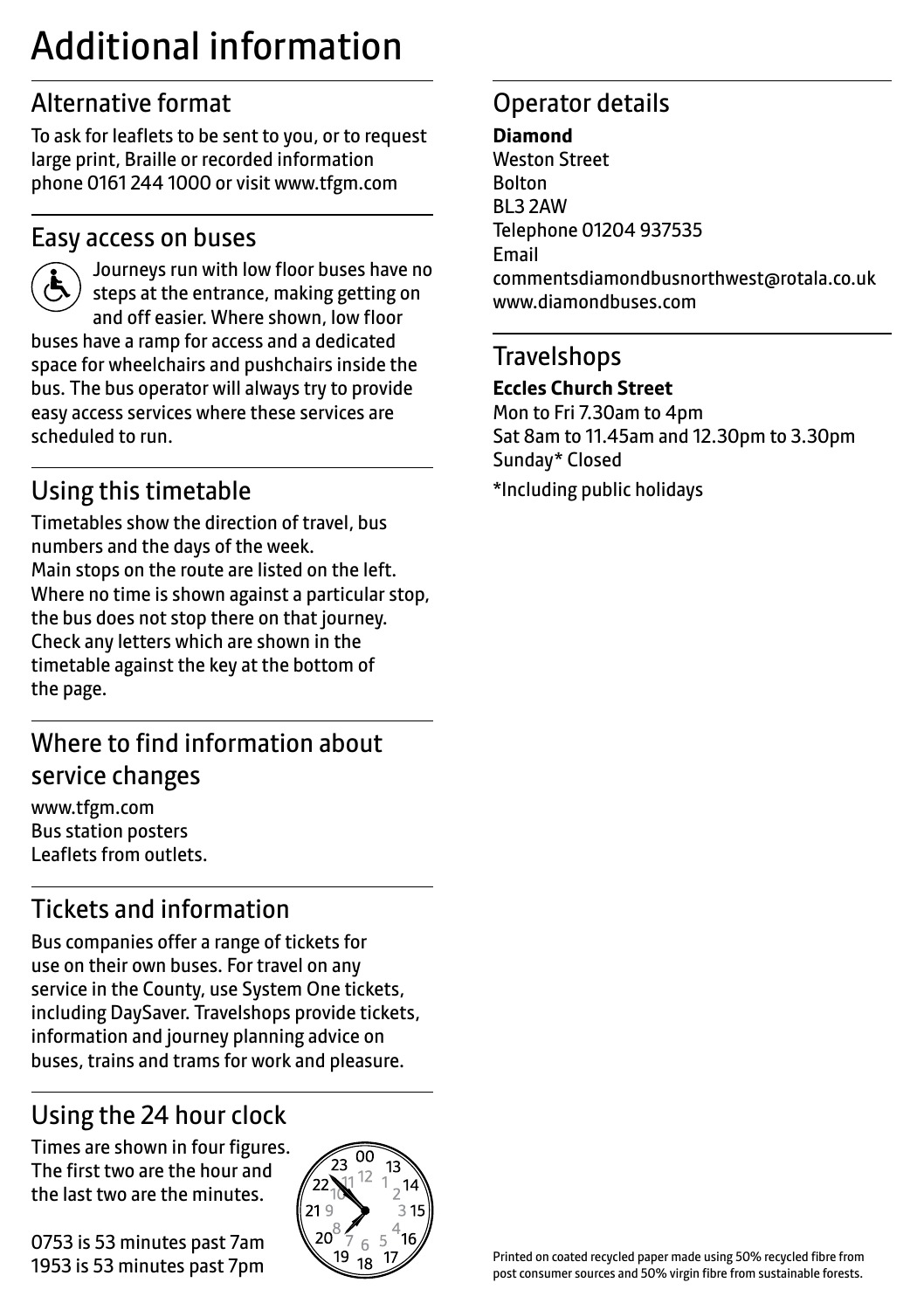# **70**



Contains Ordnance Survey data ©Crown copyright and database right 2010 ©0100022610 Transport for Greater Manchester 2022 Transport for Greater Manchester uses reasonable endeavours to check the accuracy of information published and to publish changes to information in a timely manner. In no event will Transport for Greater Manchester be liable for any loss that may arise from this information being inaccurate.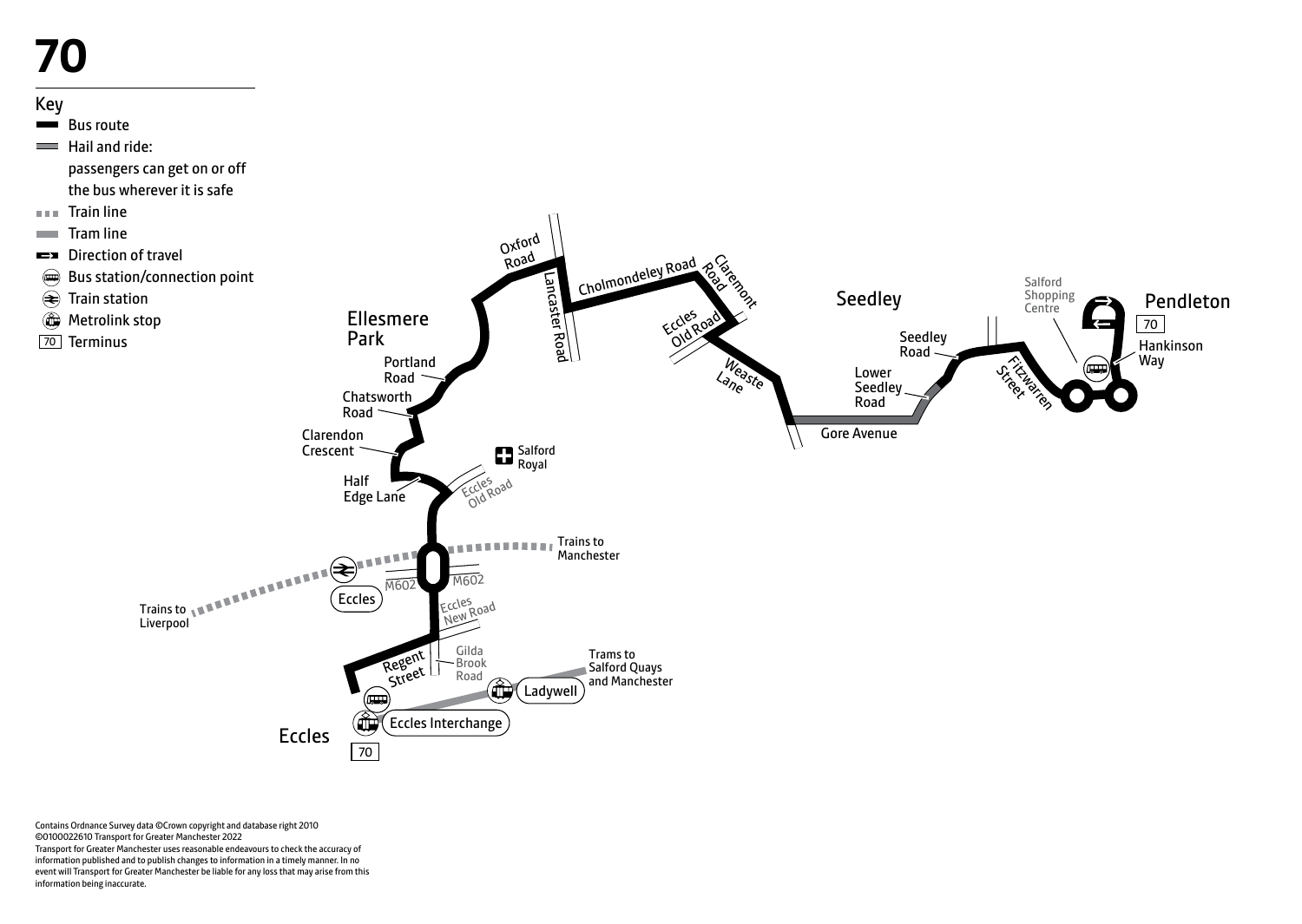#### Mondays to Fridays

| <b>Salford Shopping Centre</b>                                                                   | 0656 0814 0921 1022 and   |  |  | 1422 1522 1627 1734 1853 1955 2126 |  |  |  |
|--------------------------------------------------------------------------------------------------|---------------------------|--|--|------------------------------------|--|--|--|
| Eccles Old Road/Claremont Road 0703 0822 0928 1029 every hour 1429 1529 1635 1742 1900 2002 2133 |                           |  |  |                                    |  |  |  |
| Eccles, Interchange                                                                              | 0717 0837 0942 1043 until |  |  | 1443 1544 1650 1755 1914 2016 2146 |  |  |  |

#### **Saturdays**

| <b>Salford Shopping Centre</b>        | 0718 | 0922 | and        | 1822 | 1920 | 2115 |  |
|---------------------------------------|------|------|------------|------|------|------|--|
| <b>Eccles Old Road/Claremont Road</b> | 0725 | 0929 | everv hour | 1829 | 1927 | 2122 |  |
| Eccles, Interchange                   | 0739 | 0943 | until      | 1843 | 1940 | 2135 |  |

#### Sundays and public holidays (except Christmas and New Year period)

| <b>Salford Shopping Centre</b>        |                                    | 0915 1115 1315 1515 1715 1915 2115 |  |  |
|---------------------------------------|------------------------------------|------------------------------------|--|--|
| <b>Eccles Old Road/Claremont Road</b> | 0922 1122 1322 1522 1722 1922 2122 |                                    |  |  |
| Eccles, Interchange                   |                                    | 0935 1135 1335 1535 1735 1935 2135 |  |  |

For details of buses during the Christmas and New Year period, please phone 0161 244 1000

Bus 70 is provided with the financial support of Transport for Greater Manchester

& - All bus 70 journeys are run using easy access buses. See inside front cover of this leaflet for details